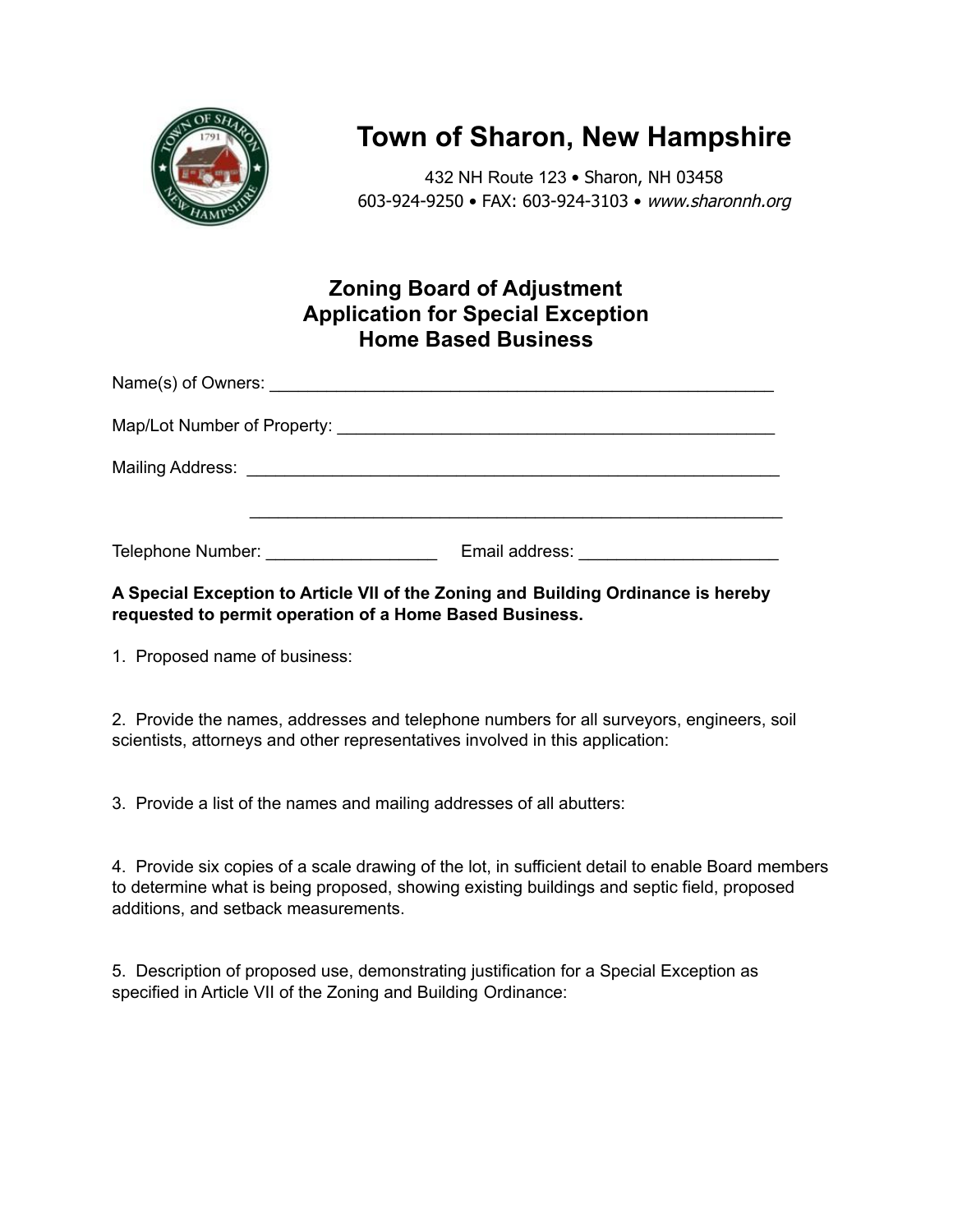6. Explain how the proposal meets the following criteria for Special Exception as specified in Article VII of the Zoning and Building Ordinance:

Criterion 1: The business shall be conducted by the residents and a number of nonresident others as approved by the Zoning Board of Adjustment.

Criterion 2: Any outdoor display of goods shall be approved by the Zoning Board of Adjustment. Any outdoor storage of materials or equipment shall be screened from roads and surrounding properties in such manner as approved by the Zoning Board of Adjustment.

Criterion 3: Any hazardous material used or generated by the business shall be disposed of off-site and not allowed to accumulate on-site.

Criterion 4: The volume of traffic generated by the business shall not create any hazard, nuisance, or disturbance in the neighborhood or Town.

Criterion 5: There shall be no change to the exterior appearance of the residence or any other structure( s) on the property unless approved or required by the Zoning Board of Adjustment. New construction related to the business shall be accomplished in such character as is commonly associated with residential use and as approved by the Zoning Board of Adjustment.

Criterion 6: The activity shall not have an adverse effect on the environment or the surrounding properties as a result of noise; odor; smoke; dust; light; soil, water, or air pollution; or electrical or electronic interference of any kind beyond the property wherever or whenever such might occur.

Criterion 7: Parking areas shall be located at the side or rear of the property, subject to the setback requirements for accessory structures, and be screened from roads and surrounding properties in such manner as approved by the Zoning Board of Adjustment.

Owner Signature(s): \_\_\_\_\_\_\_\_\_\_\_\_\_\_\_\_\_\_\_\_\_\_\_\_\_\_\_\_\_\_\_\_\_\_\_\_\_\_\_\_\_\_\_\_\_\_\_\_\_\_\_\_\_\_\_

Representative Signature(s): **Example 2** and the set of the set of the set of the set of the set of the set of the set of the set of the set of the set of the set of the set of the set of the set of the set of the set of t

Date: \_\_\_\_\_\_\_\_\_\_\_\_\_\_\_\_\_\_\_\_

**NOTE:**

- **● Processing fee of \$75 must accompany this application.**
- **● Application cannot be accepted unless all required information has been provided.**